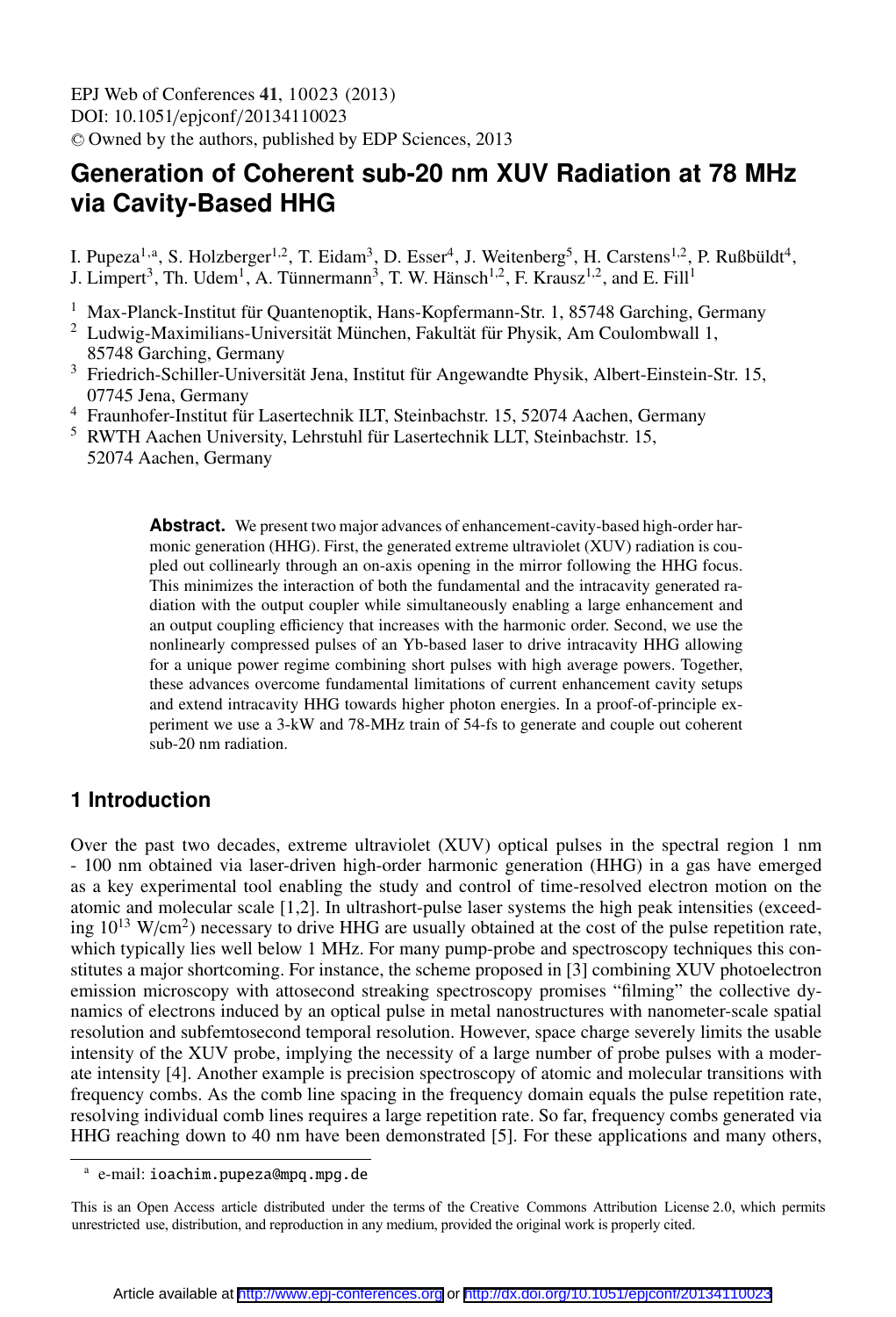the availability of a table- top coherent XUV radiation source combining high photon energies with high repetition rates and short pulse durations is highly desirable.

The technique of coherently overlapping the (amplified) ultrashort pulses of a mode-locked laser at the original repetition rate in a passive enhancement cavity (EC) housing the HHG process seems to be one of the most promising approaches to reach this goal. Femtosecond ECs, seeded by Ti:Sa-based lasers were first demonstrated in 2005 [6,7]. More recently, advances in Yb-based fiber laser technology enabled reaching higher circulating powers in ECs [5,8], resulting in higher photon energies and higher XUV average powers. However, due to the narrower gain bandwidth of Yb-doped active materials, these systems operate with pulse durations significantly longer than 100 fs. Moreover, so far in all HHG-ECs the spatial separation of the generated harmonic radiation from the fundamental beam and, thus, coupling out of the XUV relies on reflection or diffraction, precluding a performance scaling of these concepts towards significantly higher photon energies. In this contribution we present two major advances in the femtosecond EC technology. First, to couple out the harmonic radiation directly and collinearly we use a mirror with a laser-machined small opening aligned with the resonator optical axis. Second, we seed our cavity with the pulses of an Yb-based laser, spectrally broadened in a nonlinear fiber and subsequently compressed using chirped mirrors. This is facilitated by the fact that our output coupler (OC) introduces neither additional dispersion nor nonlinearities. For the first time, sub-100 fs pulses are enhanced to several kW of average power and the generation of sub-20 nm coherent radiation with the Gaussian fundamental transverse mode of a resonator is demonstrated. This concept is simultaneously scalable towards higher generated photon energy and photon flux and towards shorter pulses.

#### **2 Experimental Setup and Results**

The experimental setup (Fig.1a) is an extension of the one described in [8]. The seeding Yb fiberbased CPA laser delivers 200-fs pulses centered at  $1.04 \mu m$  with a repetition rate of 78 MHz and an average output power of up to 50 W. The pulses can be nonlinearly compressed down to 50 fs using a piece of 3-cm long 40-µm core PCF and several bounces on a pair of chirped mirrors with 75% power throughput. The laser is locked to a passive ring resonator placed in vacuum using the Pound-Drever-Hall technique. The mirror following the cavity focus has an on-axis opening, manufactured by inverse laser drilling [9] into a standard substrate before the coating process. The hole has a ∼40-µm inner and a ∼70- $\mu$ m outer radius, which determine the output coupling efficiency for the XUV and the losses for the fundamental radiation, respectively. As the divergence of the harmonic beam decreases with increasing order, the XUV output coupling efficiency increases with the photon energy (Fig. 1c).

To achieve a high power enhancement  $(> 150)$  with the on-axis hole in place, we use an asymmetric focusing geometry (ROC=100 mm, 200 mm) leading to a beam radius of 2 mm on the output coupler (OC) and choose a nearly impedance-matched input coupler  $(R=99.5\%)$ . Up to 3 kW of circulating power and stable operation in this regime are obtained. On timescales on the order of several seconds, we find no significant difference in the lock stability compared to the enhancement of uncompressed pulses. Gas is introduced at the focus through a tapered glass nozzle with a 100- $\mu$ m-diameter opening. The output coupled XUV light is steered by mirrors, anti-reflection coated for the fundamental radiation, to a grazing incidence spectrometer and a CCD camera. Injecting xenon with 0.5 bar backing pressure limits the intracavity power to 1.9 kW allowing for the generation of harmonics up to the  $37<sup>th</sup>$  order. At this power level, ionization leads to a spectral blue-shift of the intracavity spectrum resulting in a decrease of the spectral overlap with the incident spectrum. Increasing the gas pressure typically increases the harmonic yield in the plateau at the cost of peak intensity, due to increasing plasma-induced distortions (spatially as well as spectrally) [5]. With argon, higher average powers can be reached in the cavity (2.2 kW). The achievable peak intensities on the order of  $10^{14}$  W/cm<sup>2</sup> and the higher ionization potential of Ar lead to a boost of the harmonic order  $(53<sup>th</sup>)$  to record levels for multi-MHz HHG (Fig.1b). Saturation of the intracavity power is again observed due to nonlinear interaction of the laser pulse with the plasma. With neon, even higher intensities are reached, leading to even higher harmonics  $(59<sup>th</sup>$ , 17.6 nm).